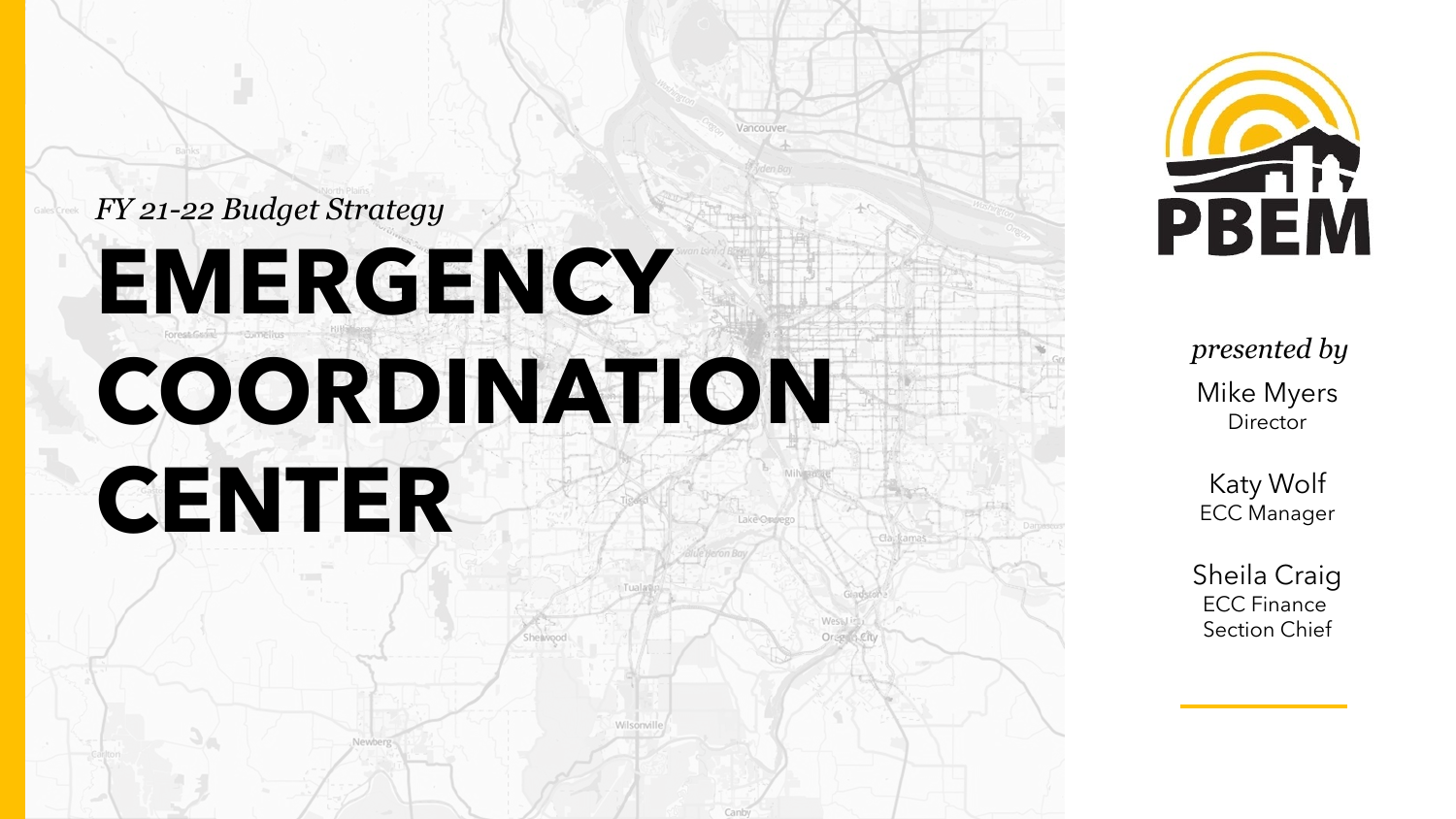

## **FY 2020-21: Response Activities**

- COVID-19
	- Direct response
	- Community response
- Protest Activity
- Wildfires
- Winter Ice Storm

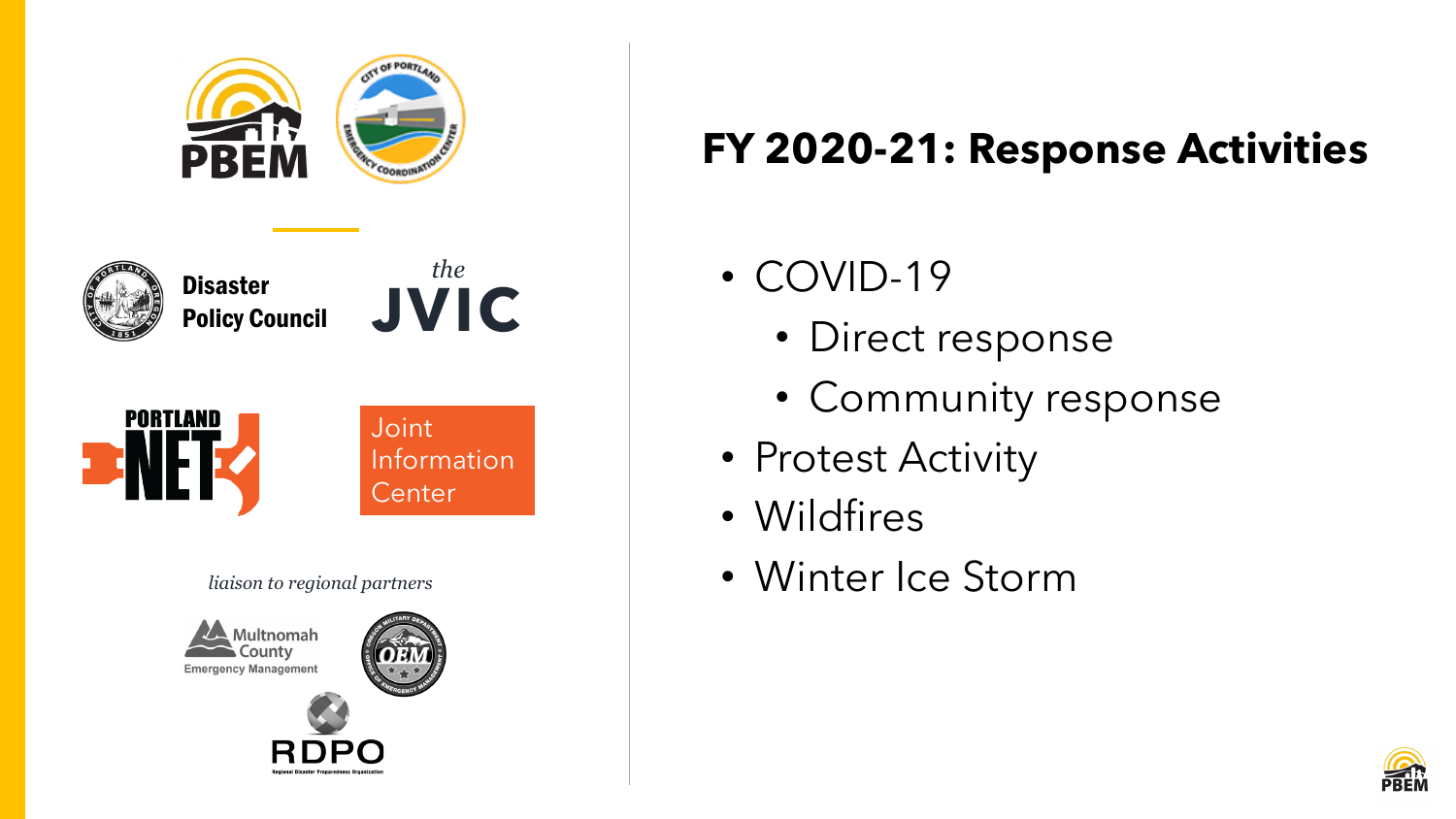

### **COVID-19 RESPONSE**

#### **Current ECC Activities**

- COVID-19 Finance and Planning
- Joint Information Center
- Joint Volunteer Information Center
- Food Security Project
- Outdoor Shelter Support
- Volunteer Management
- Ground Support

#### **Upcoming**

- Vaccine Support
- Drive thru POD



The Emergency Coordination Center uses a racial and disability equity lens in all response efforts.

#### **New & Expanded Services**

- Provide food to vulnerable communities, including culturally specific foods.
- Create Temporary Emergency Outdoor Shelters for unhoused populations.
- Distribute supplies to the older adults and disability communities and create opportunities for increased social connections.
- Deliver health and safety messages in multiple languages and formats.
- Support community-based organizations that assist households historically underserved by government.
- Create opportunities for volunteers to support emergency response work.